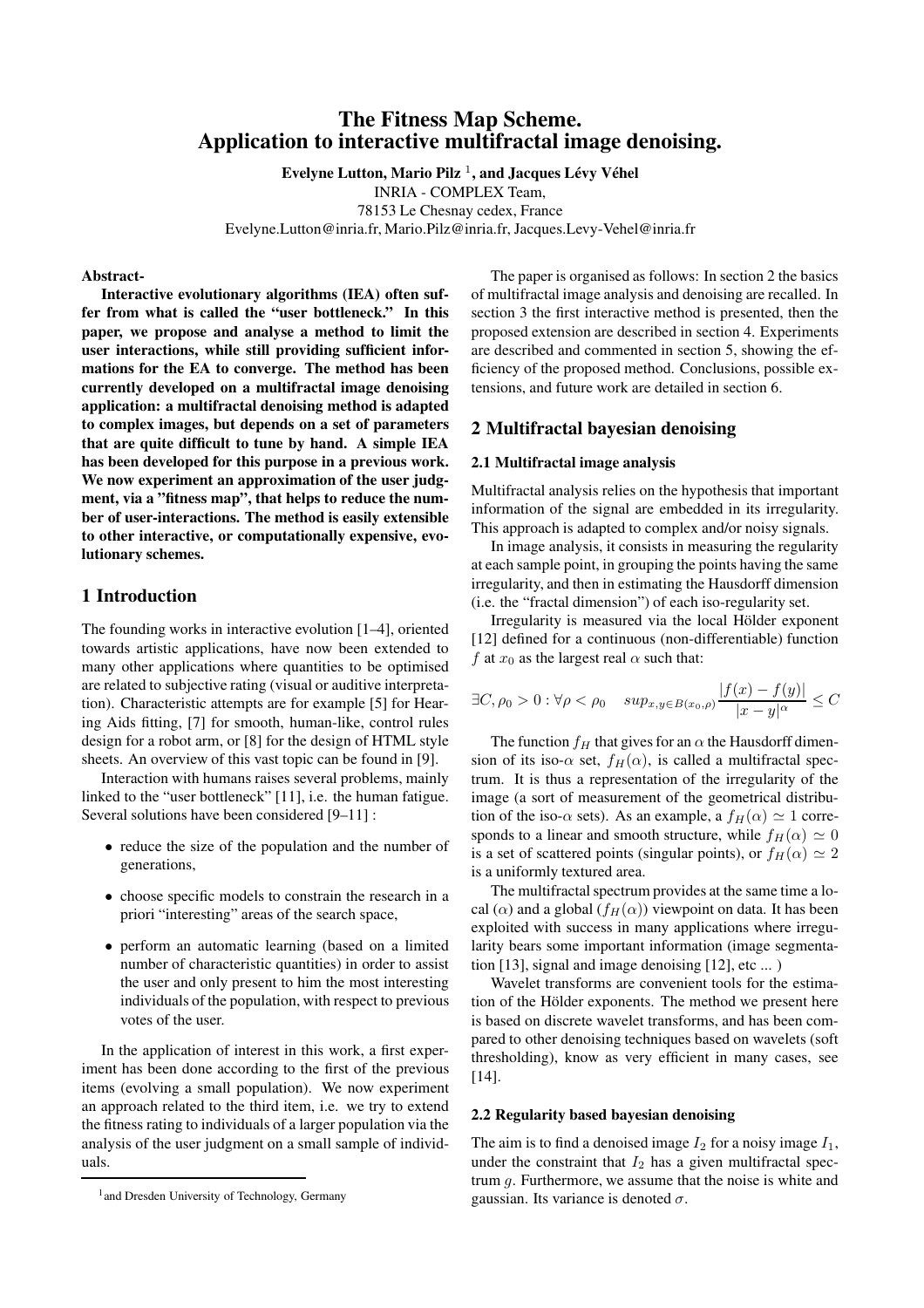Following the Bayesian MAP approach from [15] we denote by  $y$  a wavelet coefficient of the noisy image at scale j. The corresponding wavelet coefficient  $\hat{x}$  of the denoised image at the same scale  $j$  can be calculated by solving the following equation:

$$
\hat{x} = \arg \max_{x>0} \left( j \cdot g \left( \frac{\log_2 \left( \hat{K} \cdot x \right)}{-j} \right) - \frac{\left( |y| - x \right)^2}{2\sigma^2} \right) \operatorname{sgn}(y)
$$

where

- $\hat{K}$  is a constant for which  $\hat{K} \cdot |y| < 1$  holds and may be set independently for each scale. In what follows,  $\hat{K}$  has been taken as the inverse of the maximal coefficient in each scale  $i$ .
- $q$  is a function which defines the multifractal spectrum of the denoised image. Whe choose to represent it by a linear-by-parts function, the shape of which is determined by 5 values  $\alpha_{\min}, \alpha_{nod}, \alpha_{\max}, g(\alpha_{\min})$ and  $q(\alpha_{\text{max}})$ . More precisely, the spectrum has been chosen to fulfill the following constraints:
	- **–** g is defined on the interval  $[\alpha_{\min}, \alpha_{\max}]$ ,

$$
- g(x) \in [0, 1],
$$

- $\mathbf{a}_{nod} \in [\alpha_{\min}, \alpha_{\max}]$  and  $g\left(\alpha_{nod}\right) = 1,$
- **–** g is affine on  $[\alpha_{min}; \alpha_{nod}]$  and on  $[\alpha_{nod}; \alpha_{max}]$ .

In most cases, but not necessarily, the multifractal spectrum calculated from the denoised coefficients  $\hat{x}$  should show a slight spectral shift to the right. This shift is a sign of an overall increase of regularity.

#### **2.3 Free parameters**

Consequently, the extended multifractal denoising algorithm presented in this work depends on 7 parameters:

- $\bullet$  the 5 values defining the a priori spectrum  $q$ ,
- the variance  $\sigma$  of the noise.
- the wavelet used for the discrete (inverse) wavelet transformation.

The choice of the wavelet is less critical than the choice of the other 6 parameters. Usually Daubechies 6 to 12 offer equivalent denoising results in terms of visual reception whereas Daubechies wavelets with smaller supports yield unsatisfactory results in some cases.

Specially in cases where we want to treat very noisy image and subsequently have to set the parameters  $\sigma$  and  $\alpha_{nod}$ to relatively high values, the denoising algorithm leads to artefacts in the denoised image when using wavelets with a small support, see figure 1. The regularity of those wavelets is low. They are therefore not able to model very irregular parts of an image.



Figure 1: **Original Image without noise** (u.l.), Multifractal denoising using wavelet **Daubechies 2** (u.r.), Multifractal denoising using wavelet **Daubechies 18** (l.l.), **Noisy Image** (l.r.), all parameters except wavelets are constant.

It should be mentioned that the number of calculated wavelet scales is fixed to a value obtained from the image dimensions  $[N \times M]$ :

$$
scales = \lfloor \log 2(\max(N, M)) \rfloor
$$

The setup of the 7 resulting free parameters is nontrivial in the sense that they are strongly dependent on the amount of noise in the noisy image and the subjective opinion of the human observer about which result reflects best the desired denoised image.

The idea was therefore to build an user guided evolutionary algorithm to interactively find suitable settings of the free parameters.

### **3 A First Interactive Approach**

An Interactive Evolutionary Algorithm for multifractal denoising has already been developed in the INRIA - Complex Team. The results of this work have been presented in [14].

#### **3.1 Genome**

The first denoising IEA does not include the choice of the wavelet basis as a free parameter but considers a shift to the a priori spectrum  $q$  for diagonal wavelet coefficients. It has been noticed that the diagonal wavelet coefficients are more sensitive towards additive noise and therefore may deserve a different spectrum g.

The genomes that are evolved by this IEA are made of 7 real genes:

• 5 values to define the  $q$  function for the horizontal and vertical wavelet coefficients:  $\alpha_{min} \in [0, 0.5]$ ,  $g(\alpha_{min}) \in [0,1], \alpha_{nod} > \alpha_{min}, \alpha_{nod} \in [0,2],$  $\alpha_{max} > \alpha_{nod}, \alpha_{max} \in [0.01, 20], g(\alpha_{max}) \in$  $[0.2, 1]$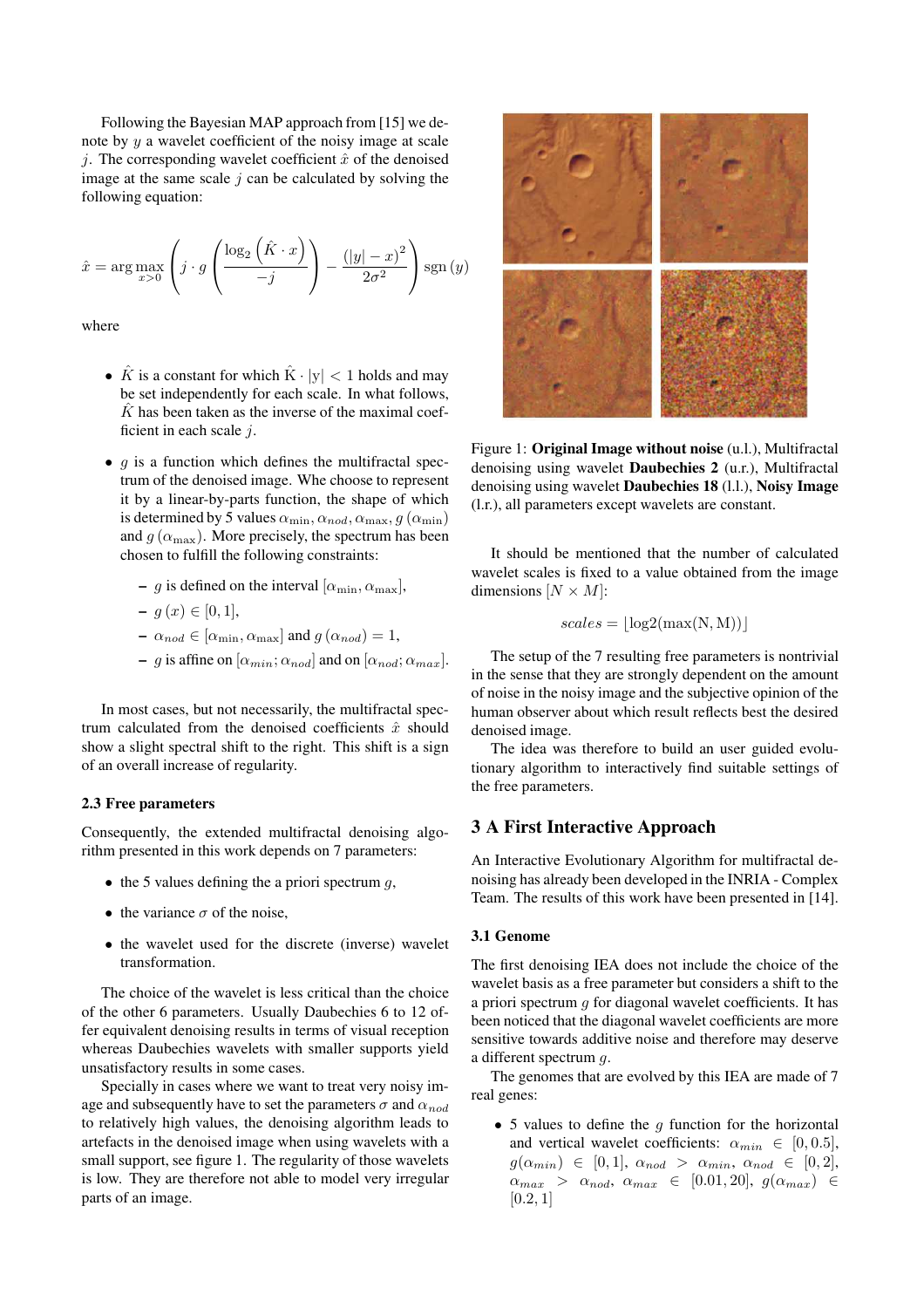- $\bullet$  the shift of the q function for the diagonal coefficients (range [0, 0.5]),
- the variance of gaussian noise,  $\sigma$  (range [0, 100.0]).

### **3.2 Fitness and user interaction**

The fitness function is given by the user with aid of sliders attached to each denoised image. Possible evaluations are in the range  $[-10,+10]$ , where  $-10$  is the worst and  $+10$  is best possible notation to an image. The default value of "0" corresponds to a denoised image which seems neither to be better nor worse than the original noisy image.



Figure 2: The interface of the previous IEA, written in C++.

Beside controlling the evolutionary cycle by giving evaluations to images, the user may also directly edit the genotypes of these images, see figure 2. This means that the user can behave as an additional genetic operator.

### **3.3 Genetic Engine**

The population has a fixed size of 6 individuals. Each individual carries a set of 7 parameters and therefore represents a potential solution for the afore mentioned optimisation problem. All individuals are presented as an image, the result of our denoising algorithm. The basic evolutionary cycle employed in this program is illustrated in figure 3.

The evolutionary operators are defined in the following way:

- **Parent Selection** is performed by deterministic selection of the 3 best individuals in the population.
- **Genetic Operators:**
	- **–** Barycentric **Crossover**, where a new individual is a weighted combination of his parents with a randomly chosen weight in [0, 1].



Figure 3: The first denoising IEA genetic engine.

- **– Mutation** as an independent perturbation of each gene value by adding a gaussian noise with a given variance.
- **Survivor Selection** replaces the 3 worst individuals in the parent generation by the offspring individuals.

Before parent selection, the user given fitness values are weighted with a sharing value to maintain a minimum of diversity inside the small population. This sharing value is calculated from mean genotype distances. The parent selection then chooses the 3 individuals with the best weighted fitness and is therefore fully deterministic. Crossover and mutation operators then produce an offspring of size 3. The survivor selection puts the offspring in the place of the parent individuals and thereby closes the evolutionary cycle.

## **4 Extended Interactive Approach**

The main issue of the present work is to build an interactive evolutionary algorithm that takes more benefit from the user evaluations (increases the reactivity) while being able to handle populations of any size (increases the search capabilities). The first denoising IEA is based on a population which contains only 6 individuals. Furthermore, it only considers the current user evaluations for the calculation of the next generation. In this basic scheme, the user has access to 6 individuals (or images) per generation: the IEA is driven by a fitness sample – or let us say *a fitness map* – made of only 6 points.

A dynamic approximation of the interactive fitness is a delicate task, and necessitates a rather large sample. We propose a method based on the use of past user notations, collected in a set, the *fitness map*. The fitness of new individuals produced by the genetic engine can be preliminary estimated from the fitness map by smooth interpolation (flat or polynomial, see in section 4.3). This preliminary fitness etimation can serve as a preselection tool in order to show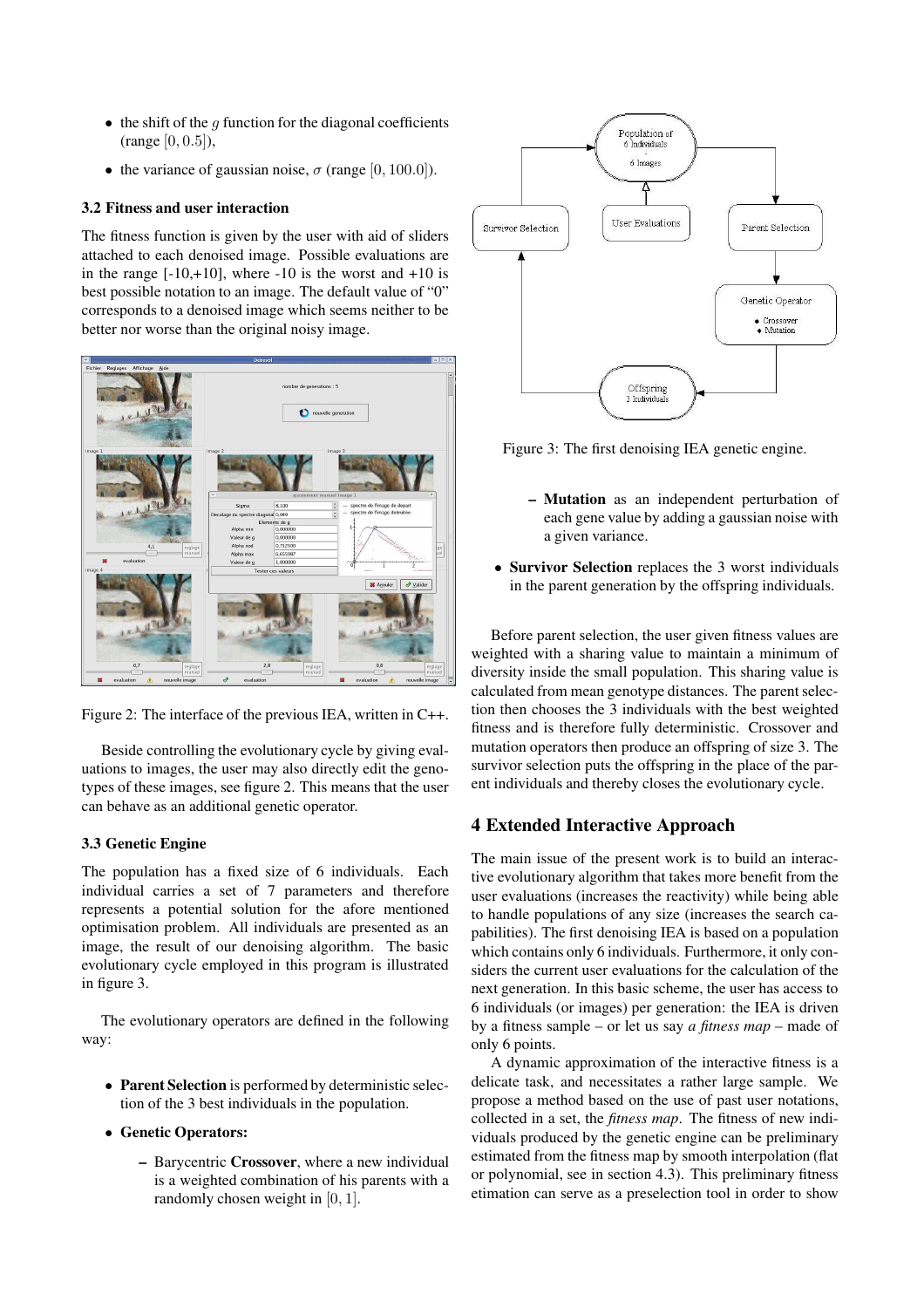to the user only the 6 best individuals of a larger current population.

The use of larger population sizes offer some major advantages, where an obviously easier maintenance of diversity, a more extensive exploration of the given search space and a possible speedup of convergence are the most significant.



Figure 4: **The extended genetic engine**. It supports a fitness map (illustrated in this figure) and complex user interaction.

#### **4.1 Genome**

The genomes that are evolved by this extended IEA are made of 7 genes:

- 5 values to define the  $q$  function for the horizontal and vertical wavelet coefficients:  $\alpha_{min} \in [0, 0.5]$ ,  $g(\alpha_{min}) \in [0, 1], \alpha_{nod} > \alpha_{min}, \alpha_{nod} \in [0, 2],$  $\alpha_{max} > \alpha_{nod}, \alpha_{max} \in [0.01, 20], g(\alpha_{max}) \in$  $[0.2, 1]$
- the wavelet used for the discrete wavelet transformation (Daubechies 2 to 20),
- the variance of gaussian noise,  $\sigma \in [0, 100]$ .

#### **4.2 Fitness and user interaction**

User evaluations to the images are given in almost the same way as presented in 3.2: The user gives his notations with help of slides attached to the images within the range  $[-6(verybad),...0(neutral),...+6(verygood)].$ 

The genetic engine of the extended IEA is highly customisable by setting parameters. In contrast to the behavior of the first IEA, it is possible that all 6 images in the user interface are changed from a generation to the next. But it might obviously be frustrating for the user to loose images that he maybe considered as interesting. Therefore, the possibility to mark images as "Super Individuals" has been introduced. Super individuals remain continuously visible as an image in the user interface and also remain constant as individual in the population. The user may toggle this state at any time by pressing a button, see figure 5.



Figure 5: Clicking the star button toggles an individual as "Super Individual". From thereon it is treated as constant in the population.

To increase the variety of user interactivity, two new dialogs have been created:

- a dialog to view and manipulate the individuals in the population (figure 6),
- a dialog to view and manipulate the samples in the fitness map (figure 7).

These 2 dialogs both provide plots of the gene values of the individuals in the population, respectively fitness map, along with their corresponding fitness values. By toggling checkboxes, additional curves, such as an interpolation of fitness and sharing values, are shown.

An other tool of user interactivity was created by introducing "user ranges" (figure 8). These ranges are softthresholds that constrain the search space of genes and can be set independently for each of the 7 genes. The effects of these ranges on the genes of individuals are described in 4.3.

The new IEA also includes a history function which allows to recall the state of the population at any time.

#### **4.3 Genetic Engine**

The introduction of a varying population size and a fitness map required some major changes to the genetic engine of the first IEA. The extended IEA therefore differs from the first IEA in many points. Selection methods now strongly depend on the fitness map. Crossover and mutation operators may also depend on the fitness map. The genetic cycle was extended by an "image selection". This method selects the 6 individuals that are shown to the user as images. The extended evolutionary cycle employed in this program is illustrated in figure 4.

The fitness map is a matrix of size  $[8xN]$ . N is the number of samples that are saved in the fitness map. These samples are vectors of size [8x1], made of a genotype and its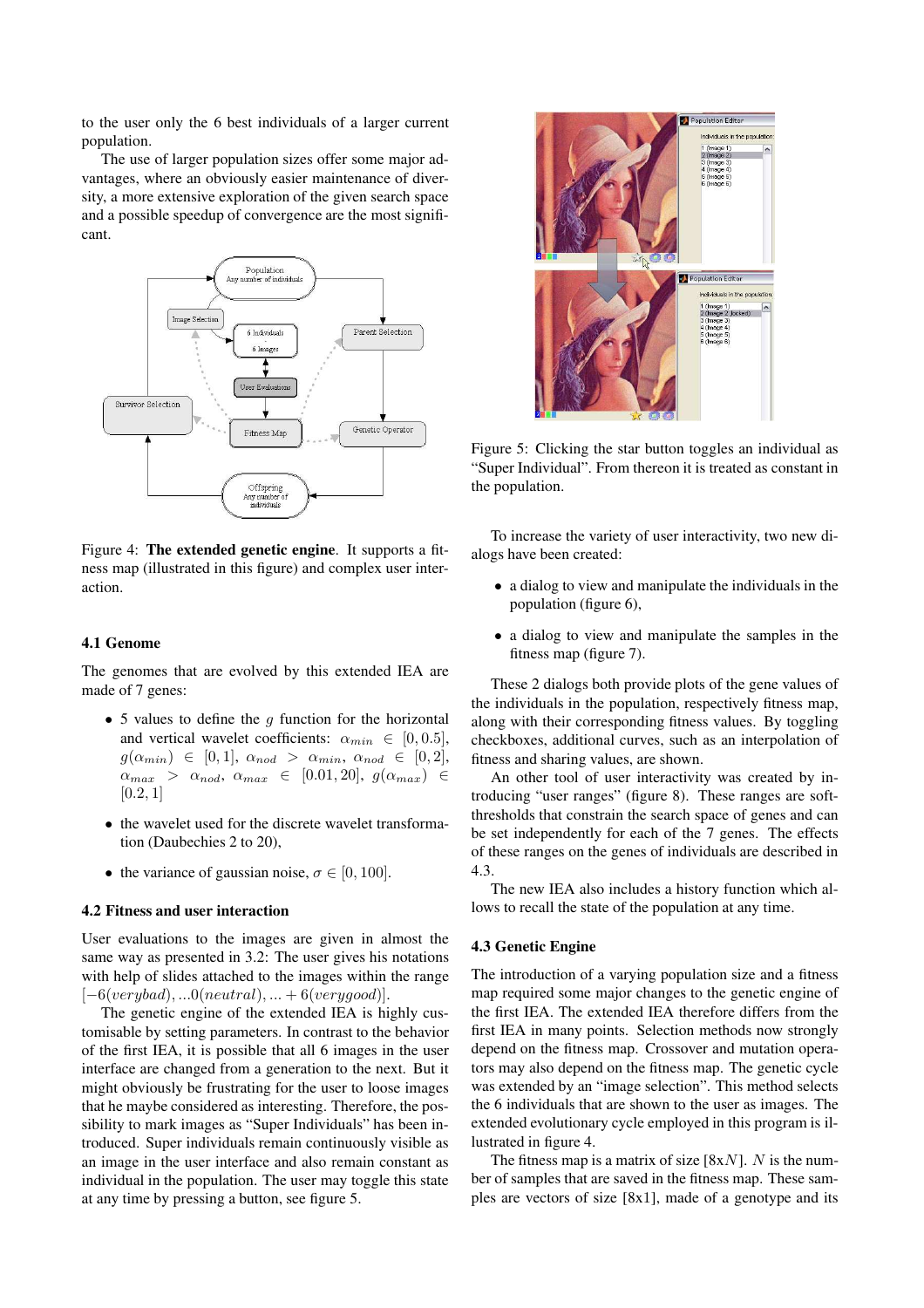

Figure 6: **The population editor**. Individuals may be added to the population, existing individuals may be deleted and their genotype can be manipulated. The gene values are plotted on 7 curves as red stars. The plotted curves are interpolations of the fitness (or shared fitness) samples values.



Figure 7: **The fitness map editor**. Samples may be deleted and their fitness can be reevaluated.

corresponding fitness value. The fitness map is used to interpolate between the available samples in order to predict the fitness values of unknown genotypes. Two interpolation methods have been implemented:

- **"nearest'**: The fitness value of the nearest sample in the fitness map is returned as the fitness value of the unknown sample.
- **"interpolation"**: Interpolating polynomials of order



Figure 8: Plot of sample fitness for the values of  $\alpha_{min}$ . An interpolation of the fitness values is plotted as a red curve. The sharing estimation is plotted as a yellow curve. Setting an **user preferred range** for individual genes is done by drag and drop of the blue brackets.

8 are calculated for each gene using the samples of the fitness map (red stars interpolated by red lines in figure 9). The approximated fitness value for an unknown sample (see green markers in figure 9) is the mean value of the 7 polynomials for the genes values of the unknown sample.



Figure 9: The 2 fitness estimation methods illustrated for a sample genotype (green): **nearest method** (blue), **interpolation method** (yellow). The y axes represent the fitness values, while the  $x$  axes represent the gene values

Various selection algorithms have been implemented. These selection operators can be deployed by the parent-, offspring- and image selection. The respective selection operator that is actually used in a certain stage of the genetic cycle is set offline with help of a configuration file.

The available selection methods are the following:

- **"fittest"**: The Individual with the best fitness value is selected.
- **"cycle"**: n individuals are selected by cycling through a number  $m$  of the fittest individuals. This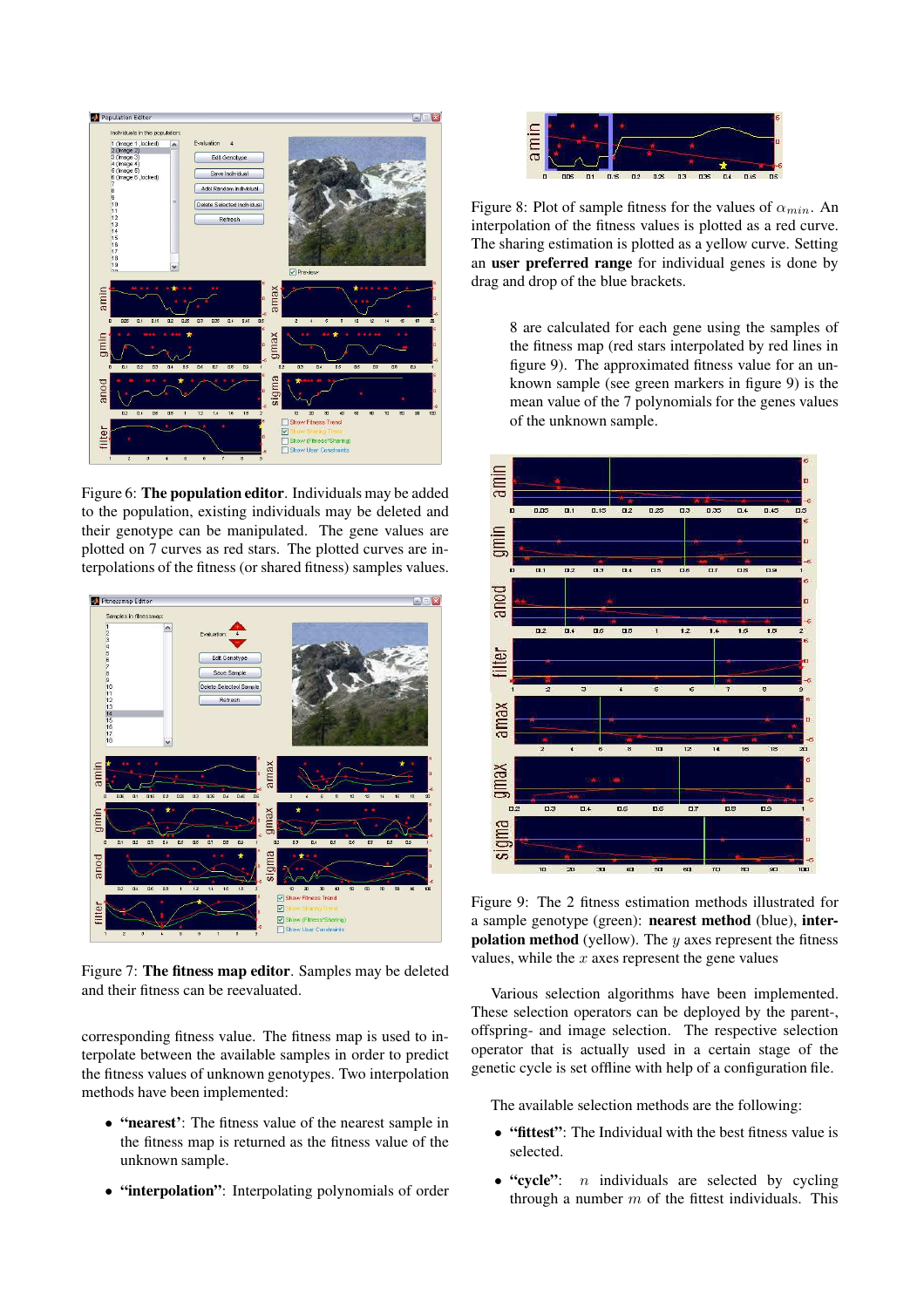method can be used to generate an offspring from a small number of parent individuals (as in the first IEA).

- **"roulette"**: Randomized variant of fitnessproportionate selection.
- **"rank"**: Randomized variant of rank-proportionate selection. The selection probability for an individual is  $pressure^{-rank}$ , where "pressure" adjusts the strenght of selection and "rank" is the position of the individual inside the population (sorted by decreasing fitness values).

A sharing algorithm has been implemented. Equaly to the sharing algorithm of the first denoising IEA, fitness values are weighted with a sharing factor that is calculated from mean genotype distances inside the population. Genotypes with a high mean distance to the other genotypes in the population consequently have a bigger gain of fitness. The pressure of this sharing method can be set in a configuration file, independently for each selection method. Distinct selection of individuals is also implemented and configurable.

Different versions of the genetic operators (crossover and mutation) have been implemented:

- **crossover**: **"random":** New individuals are a weighted combination of their parents. The weights are randomly chosen in [0, 1]. **"swap":** Special case of random crossover. Parent genes are randomly swapped to generate children genotype. **"factory":** This methods builds new genotypes out of the best genes from two parent individuals. The necessary fitness for individual genes is taken from the earlier described interpolating polynomials.
- **mutation**: **"random":** Gaussian perturbation of each gene with a given σ. **"prefered area":** Gaussian perturbation of each gene towards it's user range (4.2). There is no effect on a gene when it is already located inside the user area.

### **5 Experiments**

Quantitative evaluations are rather difficult to perform on interactive evolutionary algorithms. To be able to evaluate the efficiency of the fitness map scheme or, to some extent, compare the first IEA with the extended IEA, experiments were made in a non-interactive way.

The two algorithms were run on several noisy images, for which the initial "non-noisy" images were available, and for various parameter settings.

### **5.1 The non-interactive software**

For these tests, the software was silgthly modified (see modified user interface in figure 10). The user evaluations were replaced by automatic evaluations. A user fitness is therefore imitated by the calculation of a phenodistance between the noisy images and their corresponding original images. The two presented versions of the IEA had to run 30 generations on every noisy image and for every parameter setting. In each generation the minimum phenodistance was collected in order to produce a convergence curve. This was repeated for at least 30 times. Afterwards a mean curve of convergence was calculated. The 2 presented versions of the IEA have been compared on the basis of these average curves.

Unfortunately, neither the calculation of an overall pixel color difference nor the calculation of a mean pixel color difference between 2 images can properly modelize the human reception of relevant differences between 2 images. However, we have chosen to use a mean difference to calculate the phenodistance between 2 images.



Figure 10: The modified interface allows batch jobs.

#### **5.2 Parameters**

As these experiments consume a remarkable amount of calculation time, we decided to concentrate on a varying population size for the extended IEA.

The most important parameters used for the tests with the new IEA are:

- Population size: 16, 32, 64 and 128 Individuals.
- Parent selection: Rank selection (as presented in 4.3).
- Offspring size: 90% of parent generation.
- Image selection: Fittest selection.
- Fitness map interpolation: nearest.
- Use of "Super Individual": in each generation the image with the lowest phenodistance to the original image is set as super individual.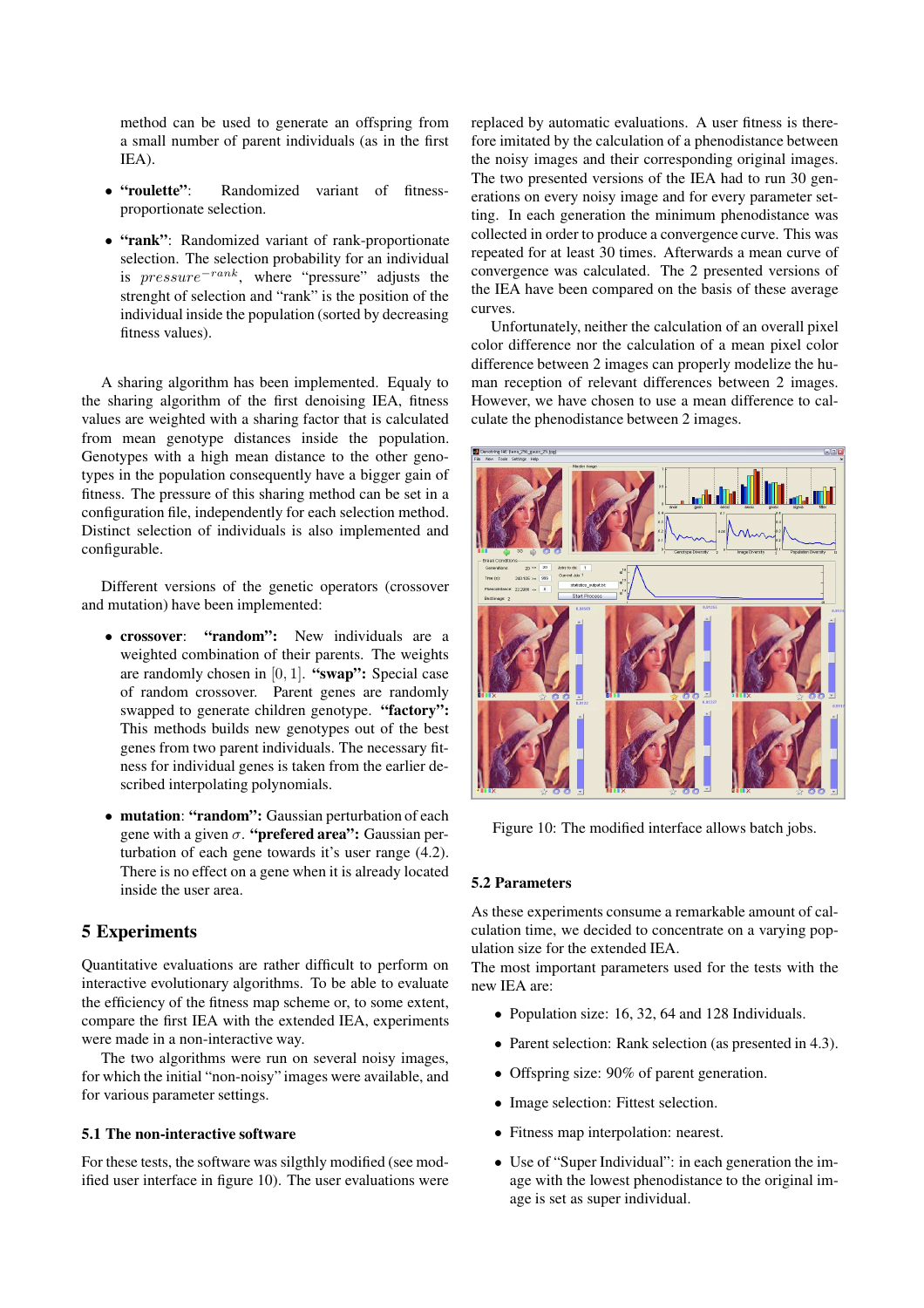On the basis of the previous parameters, one generation is equivalent to 5 user interactions.

The parameters for the "basic" IEA remained unchanged:

- Population size: 6 Individuals
- Parent selection: Fittest 3.
- Offspring size: 3 Individuals,
- Image selection: not necessary.

On the basis of the previous parameters one generation is equivalent to 3 user interactions.

#### **5.3 Results**

To ensure a fair comparison between the two algorithms, the average curves of convergence are plotted with respect to the number of user interactions (i.e. user evaluations) instead of the generations number.

Figures 11, 12 and 13 show a clear improvement of the minimisation behaviour for the fitness map scheme, the larger the population, the more efficient.

The loss of precision of the fitness calculation based on the fitness map, wich is a very rough approximation of the user – or phenotypic (for the automated version) – fitness, is compensated by the exploration capabilities of a larger population.

This improved exploration capability has also been noticed in a qualitative manner by users on the original interactive IEA.



Figure 11: Comparison of mean convergence for different population sizes. Original Image: Sommet 256. Noisy Image: Sommet 256 with Gauss  $\sigma = 20$ .

### **6 Conclusion**

The fitness map scheme has been proved to be efficient on an interactive multifractal image denoising application. The



Figure 12: Comparison of mean convergence for different population sizes. Original Image: Lena 256. Noisy Image: Lena 256 with Gauss  $\sigma = 25$ .



Figure 13: Comparison of mean convergence for different population sizes. Original Image: Mars 256. Noisy Image: Mars 256 with Gauss  $\sigma = 30$ .

manipulation of a much larger population in conjunction with the use of rough approximations of the user fitness provides a solution to the "user bottleneck" problem. The fitness map scheme can be easily generalised to other application, including non-interactive ones where exact fitness calculations are computationally expensive.

Further work will include extensions of this scheme to other interactive evolutionary image analysis and signal processing tasks. We also intend to consider the fitness map on difficult non-interactive inverse problems such as the inverse problem for IFS, related to fractal compression techniques.

The presented IEA was originally developed as standalone program. Fully retaining its standalone capabilities, the software has been extended to integrate with the Fraclab